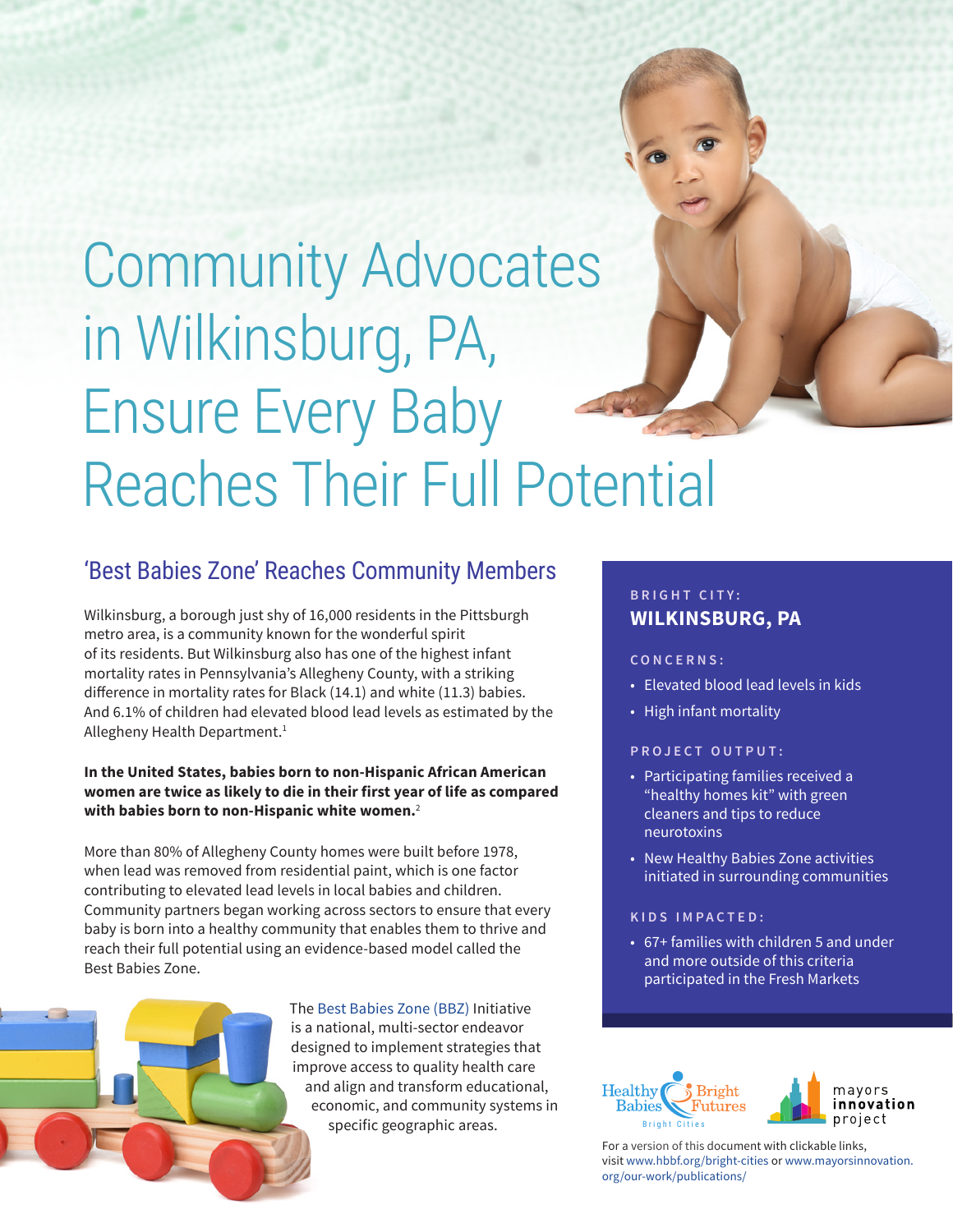

## What is the Best Babies Zone in Wilkinsburg?

The Best Babies Zone engages the Wilkinsburg community by streamlining collaboration of local health–service providers and community support services. Thanks to funding from Bright

Cities and the Mayors Innovation Project, Best Babies Zone serves as a catalyst for community–wide change.

Wilkinsburg recruited Community Health Advocates from the community to support ongoing programs in the Best Babies Zone. The Community Health Advocate training is an ongoing special project of Healthy Start, Inc. in Pittsburgh. Moms are recruited from the community—primarily via word of mouth and social media and trained in public health competencies. This training complements the innate wisdom they hold from their lived experience and empowers them as experts in the health of their communities.

### **The Community Health Advocates in Wilkinsburg operate a [Fresh Market](https://ms-my.facebook.com/FreeStoreWilkinsburg/videos/fresh-market-starting-now-see-you-soon/345740300371133/)—a market that provides free, fresh produce to community members—and a digital public education campaign called "Hello Fresh Market" as part of the Best Babies Zone.**

"Hello Fresh Market" is a digital education campaign that leverages the reach of the Fresh Market to connect families with resources and education to prevent exposures to toxins that harm the developing brain – like lead in water or [arsenic in infant rice cereal.](https://www.hbbf.org/arsenic-infant-rice-cereal)



*Community Health Advocates setting up at the weekly Wilkinsburg Fresh Market to distribute free "healthy homes*  kits." Each kit included non-toxic cleaning supplies like vinegar, a spray bottle, a microfiber cloth, baking soda, and *a bucket plus easy to read instructions.*

"However we can engage families on what they can do in their home to prevent lead exposure – including resources for testing and remediation – is a win. Doing that through the expansion of the fresh produce distribution has been incredibly effective."

Hanna Beightley, Healthy Homes Coordinator, Women for a Healthy Environment

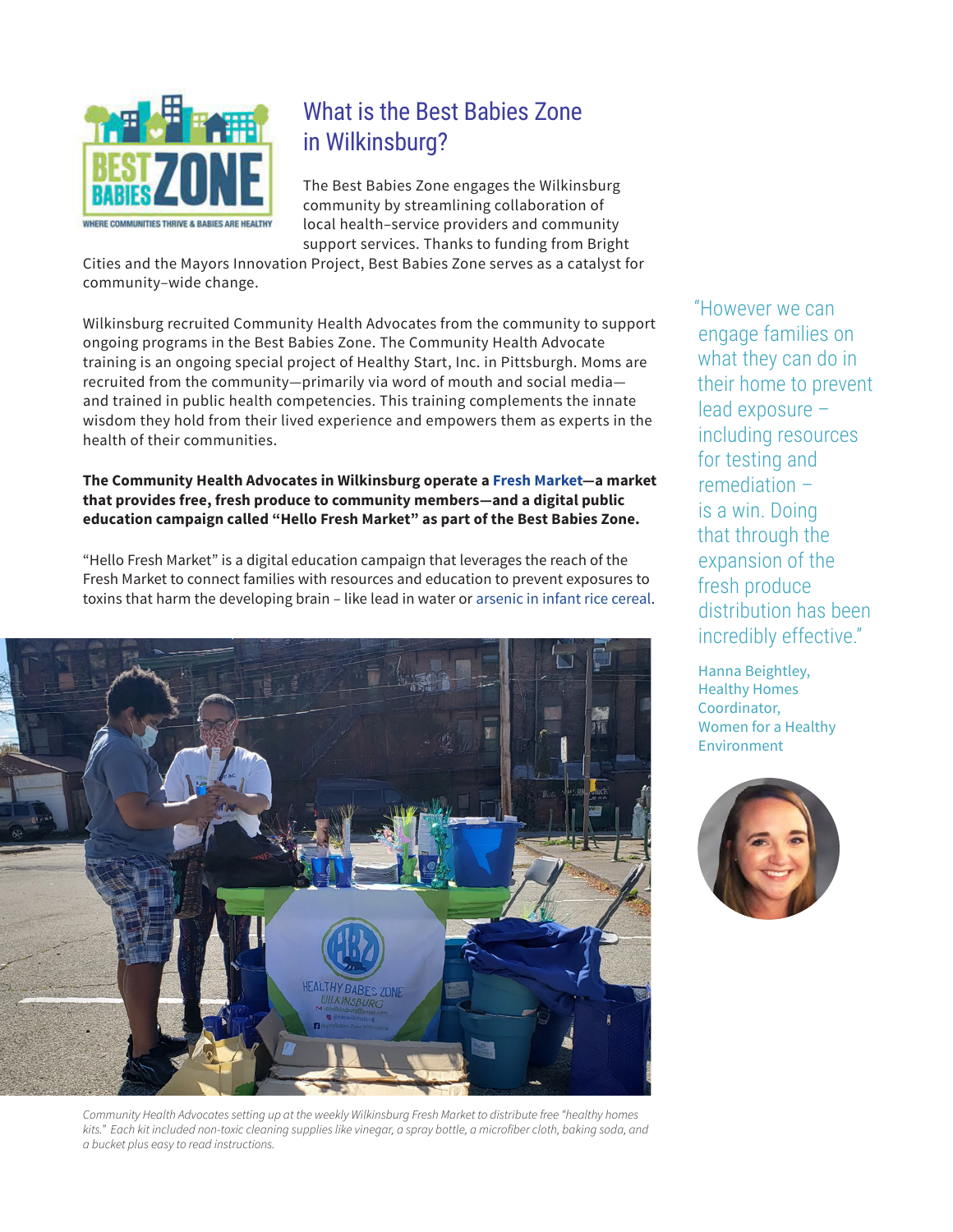The Community Health Advocates partnered with Women for a Healthy Environment, a local organization, to pair produce giveaways with information about reducing lead exposures for babies and young kids.

Advocates shared "Get The Lead Out Wilkinsburg" campaign fact sheets to empower caregivers to take simple and effective steps to reduce lead exposures at home. Information about [tenant](https://womenforahealthyenvironment.org/wp-content/uploads/2020/11/RentersGuideB-1-1.pdf)  [rights and habitability](https://womenforahealthyenvironment.org/wp-content/uploads/2020/11/RentersGuideB-1-1.pdf) and a [general guide to](https://womenforahealthyenvironment.org/wp-content/uploads/2020/11/Bringing-Home-Baby-Guide-to-a-Healthy-Home-1.pdf)  [healthy homes](https://womenforahealthyenvironment.org/wp-content/uploads/2020/11/Bringing-Home-Baby-Guide-to-a-Healthy-Home-1.pdf) was also provided.



The program is working both to keep babies safe *and* to educate parents. While shopping at the Fresh Market, one Wilkinsburg resident said, "I didn't know any of this! I'm so happy that I now know how to protect my baby from lead poisoning."

Demia Horsley, Director of Strategic Initiatives for Healthy Start Inc., said, "our biggest success was connecting community residents to the Best Babies Zone Initiative. These connections increased community engagement and helped to create a pipeline to provide education and support to the community."

There were challenges too—primarily the dramatic change in staff capacity and organizational coordination due to COVID–19. All organizations involved were overburdened as communities served were among those most impacted by COVID. This stifled communication and prevented the undertaking of some tasks that would have been beneficial to the project activities.

**88% of households** tested in Wilkinsburg exceeded recommended lead levels in at least one source. [Get The Lead Out Wilkinsburg Report](https://gettheleadoutpgh.org/lead/wp-content/uploads/2021/06/Wilkinsburg-Executive-Summary.pdf)

## Three Keys to Kick Off Your City's Best Babies Zone

**Center community residents, including identifying and engaging a community champion. 1**

> The Wilkinsburg Community Health Advocates were the project's biggest champions! These volunteers, with training and support, helped improve the health and well-being of local families. Their passion was essential to motivating and empowering Wilkinsburg residents to get involved in health-promoting activities.

Champions can be a grassroots community leader; a director of a public health department or division; an executive director of a non-profit or community organization; a leader of a city-wide coalition; or a leader from another sector with influence and commitment to a best babies zone.

## **Thoughtfully consider staff capacity.**

**2**

Could you leverage an existing community partnership to help support your project? Or, could you use a "Best Babies Zone" model to build new and/or unexpected partnerships to help support your work?

**Don't reinvent the wheel!** Make good use of existing resources. [Start by reading more](http://www.healthylucascounty.org/wp-content/uploads/sites/2/2018/12/BBZ-Basics-A-Step-by-Step-Guide.pdf)  [about the Best Babies Zone approach](http://www.healthylucascounty.org/wp-content/uploads/sites/2/2018/12/BBZ-Basics-A-Step-by-Step-Guide.pdf), i.e., a place-based, multi-sector, community-driven approach to reducing racial inequities in birth outcomes by mobilizing community residents and organizational partners to address the social, structural, and economic determinants of health and promote health equity. **3**